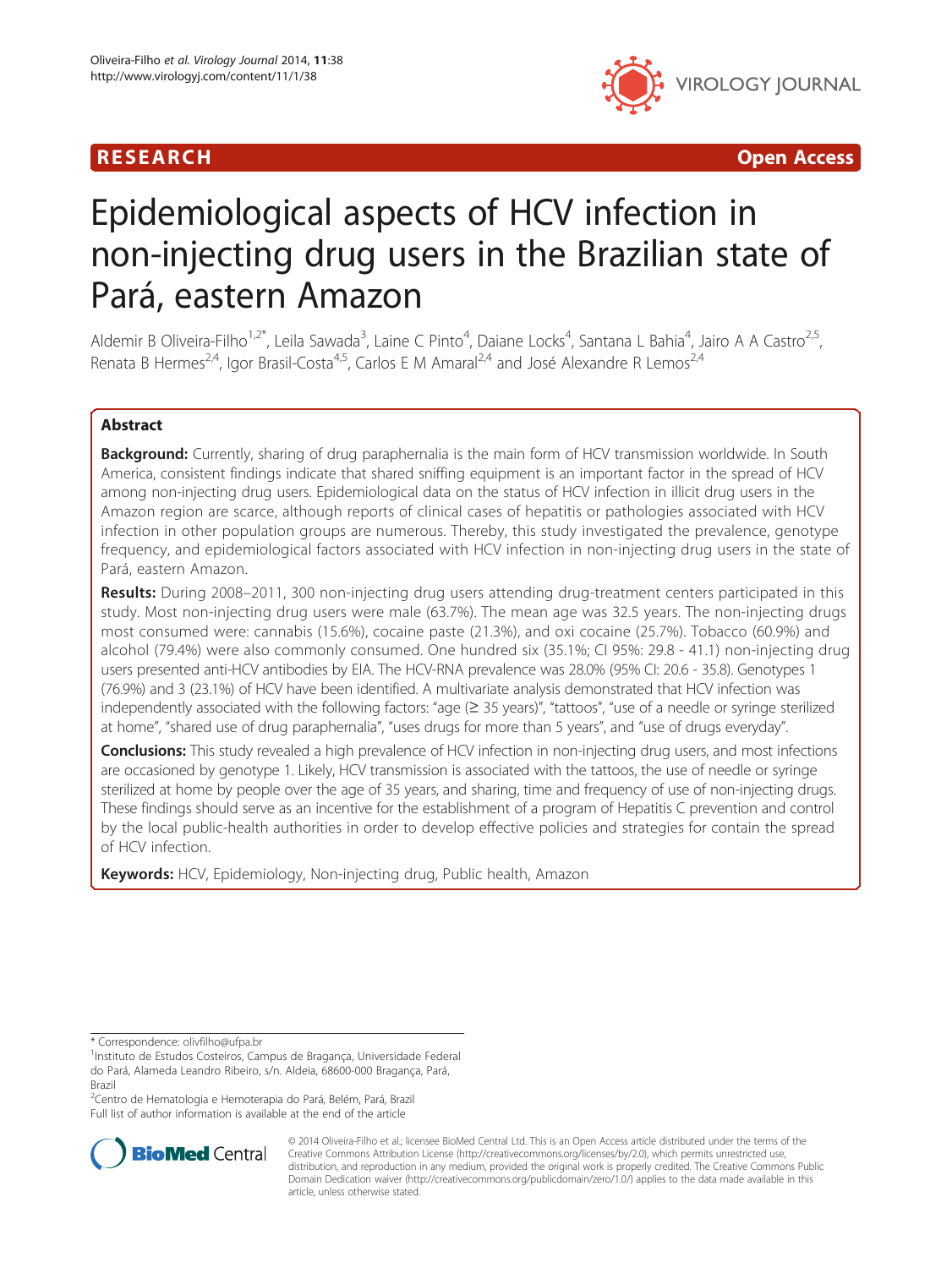# Background

Currently, sharing of drug paraphernalia is the main form of transmission of the hepatitis C virus (HCV) worldwide. It is estimated that more than 60% of the new cases of HCV infection recorded each year are related to the use of illicit drugs, especially by injection [\[1\]](#page-6-0). The prevalence of HCV infection in illicit drug users varies from 10% to 95%, reflecting the presence or absence of specific risk factors, such as the history of drug use, sharing of drug paraphernalia (needles, syringes, pipes, cans, and so on), the number of partners present during shared use, detention and the use of drugs in jail or prison, and the type of consumption: inhaled or injected [[2](#page-6-0),[3\]](#page-6-0). A number of studies have shown that the sharing of drug paraphernalia is responsible for the spread of HCV among both injecting drug users and non-injecting drug users [\[2](#page-6-0),[4-6\]](#page-6-0).

Recently in South America, consistent findings indicate that shared sniffing equipment is relevant in an important factor in the spread of HCV among noninjecting drug users [\[7](#page-6-0)-[9\]](#page-6-0). In Brazil, epidemiological studies of HCV infection in non-injection drug user are still rare. There are few Brazilian studies investigating HCV infection in illicit drug users including both injecting and non-injecting drug users. Their HCV prevalence rates range from 5.8% to 36.2%. HCV genotype 1 predominated, while genotype 3 was the second most common in illicit-drug users in Brazil [\[9-14](#page-6-0)].

Epidemiological data on the status of HCV infection in illicit-drug users in the Amazon are scarce, although reports of clinical cases of hepatitis or pathologies associated with HCV infection in other population groups are numerous [\[15](#page-6-0)-[18\]](#page-6-0). The Amazon region is the site of most of the world production of cocaine and its derivatives [[19](#page-6-0)]. Commonly, the police authorities record arrests and trafficking of cocaine and its derivatives in the Brazilian portion of the Amazon region (northern Brazil). Among the states that comprise the Brazilian Amazon, the state of Pará has become known for integrating various routes of trafficking cocaine and its derivatives in Brazil and around the world. Currently, most users of illicit drugs in Pará do not use injection as the route of administration, and are infected with HCV genotype 1 [[9,18](#page-6-0)]. Research has suggested that HCV infection is highly prevalent in non-injecting cocaine users, and viral transmission is likely to be associated with "shared use of paraphernalia", "daily use of cocaine", and a "long history of cocaine use" [[9\]](#page-6-0). Given this, the aim of this study was to estimate the prevalence of HCV infection and the main genotypes circulating among non-injecting drug users in the state of Pará, and to assess the factors associated with HCV infection in these subjects.

# **Results**

In total, 327 illicit drug users agreed to participate in the study. However, twenty-seven patients had records of injection drug use and were excluded from analysis. According to information provided by 300 non-injecting drug users, this epidemiological study was developed. Most non-injecting drug users were male (63.7%). The mean age was  $32.5 \pm 10.3$  years (median = 31 years). None of non-injecting drug users considered themselves to be ex-drug users (patients who reported that if they left drug-treatment centers (DTC) at the time of the interview, they would not resume using illicit drugs). Several participants (49.1%) reported having consumed more than one illicit drug during their lifetime. Thus, illicit-drug users were grouped according to the drug used most frequently. Drug preference was grouped into seven categories: cannabis (15.6%), cocaine paste (21.3%), cannabis and cocaine paste (11.7%), cocaine powder (14.0%), cocaine powder and paste (0.7%), oxi cocaine (25.7%), and crack cocaine (11.0%). Tobacco (60.9%) and alcohol (79.4%) were also commonly consumed by the subjects.

One hundred six (35.1%; CI 95%: 29.8 - 41.1) noninjecting drug users presented anti-HCV antibodies by EIA. Eighty-four (79.2%) of these 106 had HCV-RNA detected by real-time PCR. The HCV-RNA prevalence among patients was 28.0% (95% CI: 20.6 - 35.8). Furthermore, two hundred one (67.0%; CI 95%: 62.7 - 71.5) out of 300 non-injecting drug users were found by EIA to have anti-HIV antibodies. Sixty-three (31.3%; CI 95%: 26.2 - 36.2) of these 201 had anti-HCV antibodies detected by EIA, and forty-nine (24.4%; CI 95%: 18.7 - 29.9) had HCV-RNA detected by real-time PCR. The Table [1](#page-2-0) shows more characteristics of the non-injecting drug users in this study. Using univariate analysis, several variables associated with HCV infection were identified: age  $(≥ 35$  years), surgery, tattoos, use of a needle or syringe sterilized at home, shared use of drug paraphernalia, history of illicit drug use, and frequency of illicit drug use (daily). However, the risk factors for HCV infection became clearer only after multiple logistic regression analysis. Risk factors for HCV infection among non-injecting drug users were: age ( $\geq$  35 years), tattoos, use of a needle or syringe sterilized at home, shared use of drug paraphernalia, history of illicit drug use (more than 5 years), and frequency of illicit drug use (daily) (Table [2](#page-2-0)). The Hosmer-Lemeshow goodness-of-fit test showed a good fit for the final model 1 ( $_{\text{HL}} \chi^2$  = 4.4; p = 0.6) and model 2 ( $_{\text{HL}} \chi^2$  = 3.1, p = 0.7).

A total of 84 nucleotide sequences of the 5' UTR of the HCV were isolated, of which 62 (73.8%) were identical, so only one representative was maintained for the alignment. HCV genotypes were identified employing the model of Tamura-Nei adjusted by the parameters estimated through the PHYML program. The phylogenetic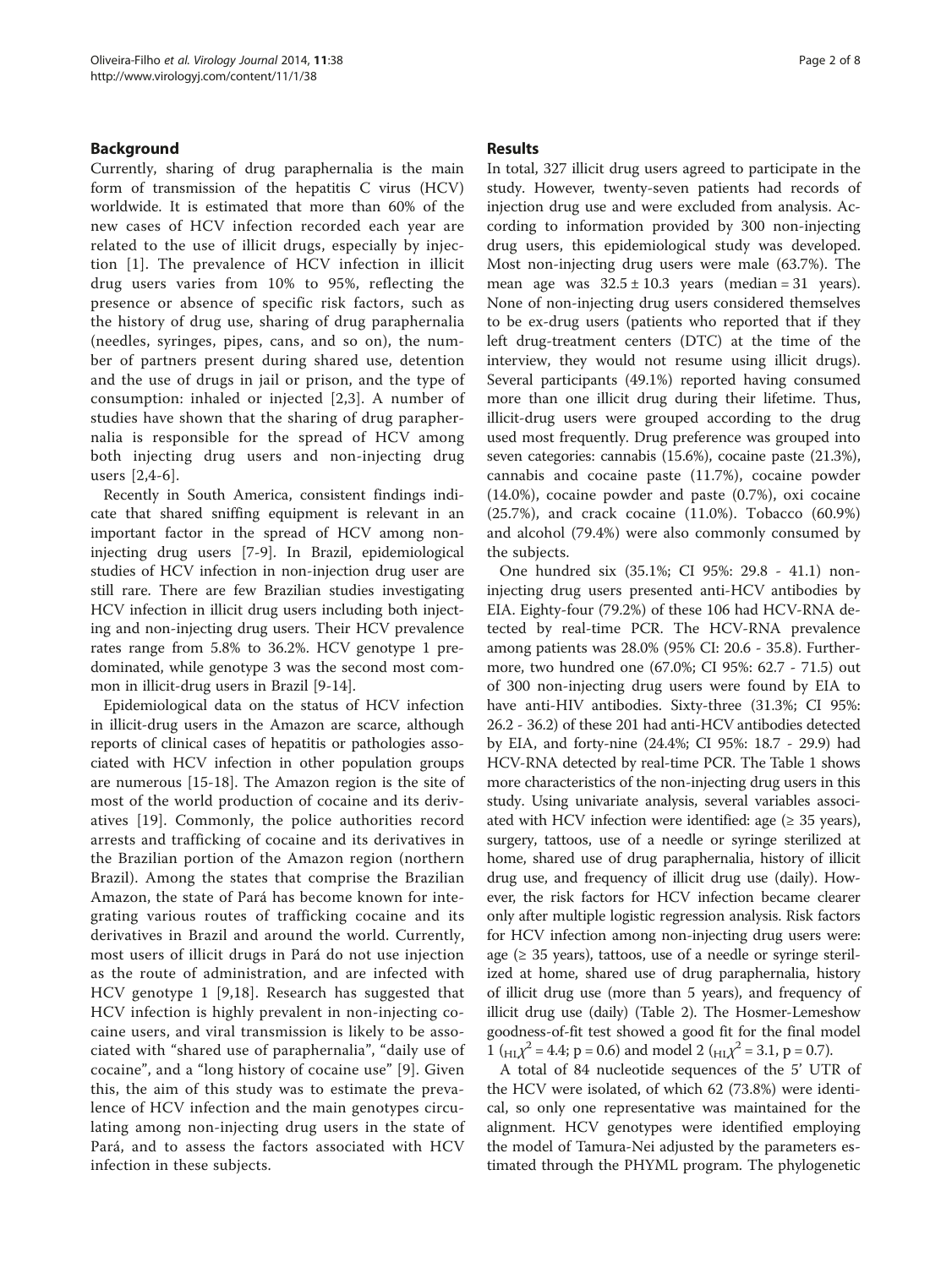<span id="page-2-0"></span>

| Table 1 Demographic and epidemiological characteristics of non-injecting drug users attending private and public |  |
|------------------------------------------------------------------------------------------------------------------|--|
| drug-treatment centers located in the Brazilian state of Pará, eastern Amazon                                    |  |

| <b>Characteristics</b>                                  | Overall sample,<br>N(% | Anti-HCV +<br>n(%) | <b>OR</b><br>(CI 95%) | HCV-RNA +<br>n(%) | <b>OR</b><br>(CI 95%) |
|---------------------------------------------------------|------------------------|--------------------|-----------------------|-------------------|-----------------------|
| Total                                                   | 300                    | 106 (35.3)         |                       | 84 (28.0)         |                       |
| Mean age (years)                                        | 32.5                   | 36.5               |                       | 37.3              |                       |
| Age $\geq$ 35 years                                     | 114 (38.0)             | 63 (59.4)          | $4.1$ $(2.5 - 6.8)$   | 44 (52.4)         | $2.3(1.4 - 3.8)$      |
| Heterosexual                                            | 279 (93.0)             | 101(95.3)          | $1.7(0.6 - 4.9)$      | 78 (92.9)         | $1.0$ (0.4 - 2.6)     |
| Anti-HIV+                                               | 201 (67.0)             | 63 (59.4)          | $1.5(0.9 - 2.4)$      | 49 (58.3)         | $0.7$ $(0.4 - 1.1)$   |
| Supposed route of HCV infection                         |                        |                    |                       |                   |                       |
| Family member or close friend infected with HCV         | 23(7.7)                | 5(4.7)             | $0.5$ $(0.2 - 1.3)$   | 3(3.5)            | $0.4$ $(0.1 - 1.2)$   |
| Recipient of blood transfusion                          | 40 (13.3)              | 13(12.5)           | $0.9(0.4 - 1.8)$      | 12(14.3)          | $1.2$ (0.5 - 2.3)     |
| Surgery                                                 | 139 (46.3)             | 58 (54.7)          | $1.7(1.1 - 2.7)$      | 44 (52.4)         | $1.5(0.9 - 2.3)$      |
| Tattoos                                                 | 177 (59.0)             | 81 (76.4)          | $3.3(1.9 - 5.6)$      | 76 (90.5)         | $10.9(5.0 - 23.7)$    |
| Shared used of razor blades in the domestic environment | 102 (34.0)             | 40 (37.7)          | $1.3$ (0.8 - 2.1)     | 33 (39.3)         | $1.4$ (0.8 - 2.3)     |
| Shared used of blades in a barbershop/beauty salon      | 81 (27.0)              | 27(25.5)           | $0.9$ (0.5 - 1.5)     | 22(26.2)          | $0.9$ (0.5 - 1.7)     |
| Use of a needle or syringe sterilized at home           | 72 (24.0)              | 33 (31.1)          | $1.8(1.1 - 3.1)$      | 28 (33.3)         | $2.0$ (1.1 - 3.4)     |
| Shared nail clippers                                    | 130(43.3)              | 50 (47.2)          | $1.3$ (0.8 - 2.1)     | 38 (42.2)         | $0.9$ (0.5 - 1.5)     |
| Invasive dental treatment                               | 227(75.7)              | 81 (76.4)          | $1.1$ (0.6 - 1.9)     | 65 (77.4)         | $1.1$ (0.6 - 2.1)     |
| Shared use of drug paraphernalia                        | 204 (68.0)             | 94 (88.7)          | $6.0$ $(3.1 - 11.6)$  | 77 (91.7)         | $7.7$ $(3.4 - 17.5)$  |
| Use of drugs for more than 5 years                      | 199 (66.3)             | 88 (83.0)          | $3.7(2.0 - 6.5)$      | 69 (82.1)         | $3.1$ (1.6 - 5.7)     |
| Use of drugs everyday                                   | 246 (82.0)             | 97 (91.5)          | $3.3(1.5 - 6.9)$      | 80 (95.2)         | $6.0$ $(2.1 - 17.2)$  |
| Have already been arrested in police station or prison  | 84 (28.0)              | 28 (33.3)          | $0.9$ $(0.5 - 1.4)$   | 20 (23.8)         | $0.7$ (0.4 - 1.3)     |
| Use of drugs during detention                           | 40 (13.3)              | 13 (32.5)          | $0.9$ $(0.4 - 1.8)$   | 10(11.9)          | $0.8$ $(0.4 - 1.8)$   |
| Unprotected sex                                         | 234 (78.0)             | 79 (74.5)          | $0.7(0.4 - 1.3)$      | 63 (75.0)         | $0.8$ $(0.4 - 1.4)$   |
| Sexual intercourse with another drug user               | 191 (63.7)             | 71 (67.0)          | $1.3$ (0.8 - 2.1)     | 56 (66.7)         | $1.2(0.4 - 1.2)$      |
| Involvement in prostitution                             | 157 (52.3)             | 50 (47.2)          | $0.7$ (0.5 - 1.2)     | 36 (42.9)         | $0.7$ (0.4 - 1.2)     |
| More than 20 sexual partners over the past 2 years      | 138 (46.0)             | 44 (41.5)          | $0.8$ $(0.5 - 1.3)$   | 35(41.7)          | $0.8$ $(0.5 - 1.3)$   |

tree revealed a marked prevalence of genotype 1 (76.9%, 64/78), followed by genotype 3 (23.1%, 20/78). Although, the bootstrap values were not significant (< 95.0), the phylogenetic tree indicated a predominance of subtype 1b (50.0%, 42/84), followed by subtypes 1a (26.2%, 22/84), 3a (13.1%, 11/78), and 3b (10.7%, 9/78) (Figure [1](#page-3-0)).

# **Discussion**

In Latin America, the overall prevalence of HCV infection is about 1.23%, however it varies from country to country [\[20,21\]](#page-6-0). In Brazil, the prevalence of HCV infection is around 1.38%. In addition, significant differences in the prevalence of infection and distribution of HCV genotypes among Brazilian regions are reported. The

| Table 2 Risk factors associated with HCV infection based on EIA (model 1) and PCR (model 2) results |  |  |
|-----------------------------------------------------------------------------------------------------|--|--|
|-----------------------------------------------------------------------------------------------------|--|--|

| <b>Risk factors</b>                           | Model 1           |         | Model 2            |         |
|-----------------------------------------------|-------------------|---------|--------------------|---------|
|                                               | OR (CI 95%)       | p-value | OR (CI 95%)        | p-value |
| Age $(235 \text{ years})$                     | $2.3(1.1 - 3.9)$  | < 0.01  | $2.1(1.2 - 4.4)$   | 0.02    |
| Tattoos                                       | $2.8(1.2 - 4.1)$  | < 0.01  | $8.2$ (3.9 - 17.2) | < 0.01  |
| Use of a needle or syringe sterilized at home | $1.7(1.1 - 3.4)$  | 0.02    | $2.3(1.4 - 3.1)$   | < 0.01  |
| Shared use of drug paraphernalia              | $5.6$ (1.8 - 9.5) | < 0.01  | $4.1(1.9 - 8.4)$   | < 0.01  |
| Uses drugs for more than 5 years              | $3.3(1.9 - 4.5)$  | < 0.01  | $3.0(1.6 - 6.3)$   | < 0.01  |
| Use of drugs everyday                         | $2.5(1.4 - 3.7)$  | < 0.01  | $3.8(1.1 - 6.5)$   | 0.01    |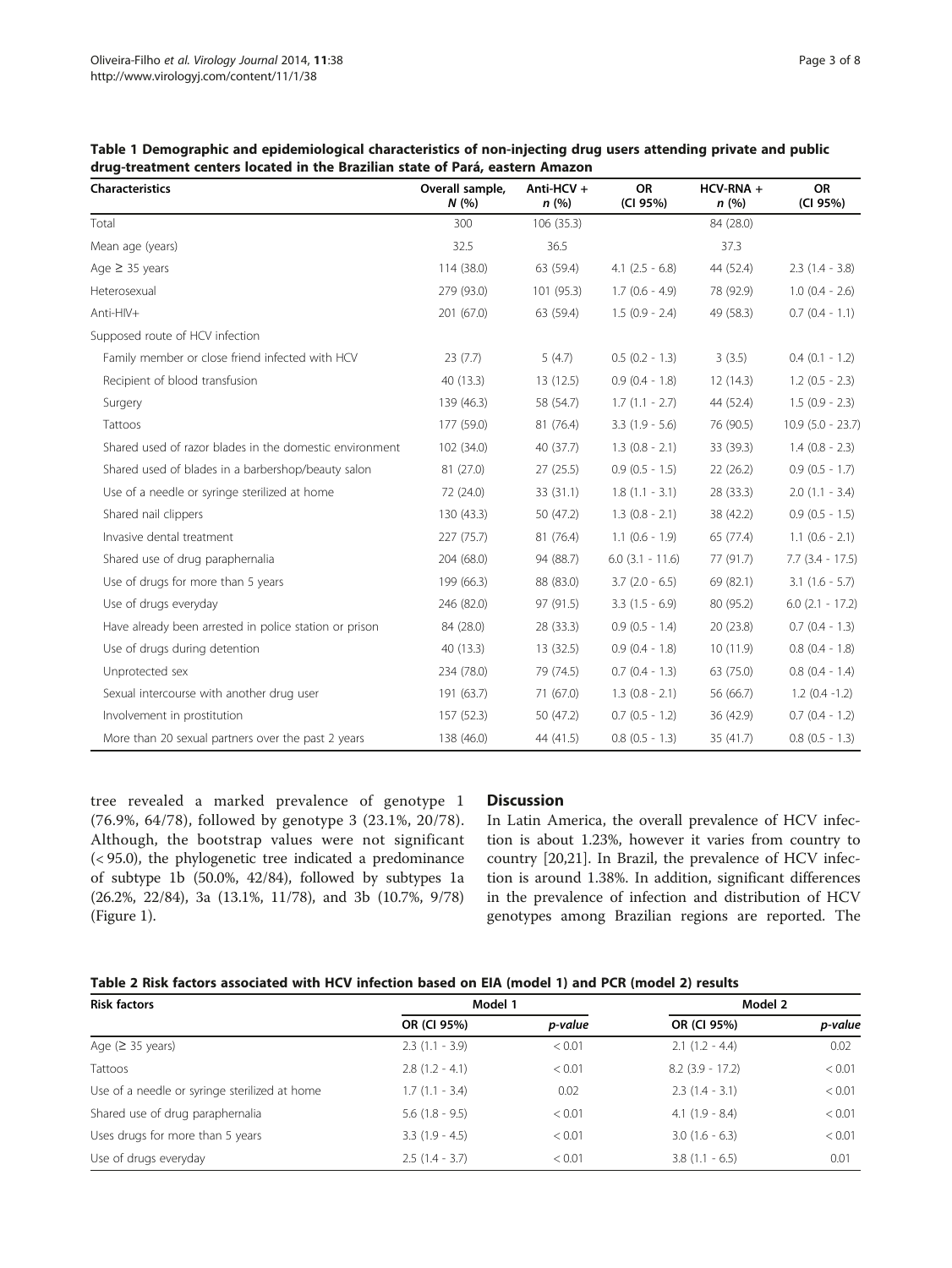northern of Brazil (Brazilian Amazon) stands out with the highest prevalence of infections and higher frequency of genotype 1 [\[20,22,23](#page-6-0)]. Among the risk groups for infection, illicit-drug users make up the main risk group for HCV infection in Brazil [\[20,22](#page-6-0)].

A consensus now exists that the use of non-injected drugs is a risk factor for the hepatitis C virus. Risk levels appear to vary substantially by location [[5](#page-6-0),[6,24-26\]](#page-6-0). HCV prevalence in non-injecting drug users range from 2% to 38% in different parts of the world [[3](#page-6-0),[8,11,27-29\]](#page-6-0). Epidemiological studies of illicit-drug users in the Northeast, Midwest, South and Southeast regions of Brazil (including both injecting and non-injecting drug users) have recorded prevalence of HCV infection between 5% and 36% [[9-14\]](#page-6-0). The HCV prevalence recorded in the present study is within these estimated ranges, although the rate of HCV infection among non-injecting drug users in Pará was relatively high compared with the rates obtained in similar populations in different parts of the world, and extremely high and worrisome compared to the reported rates of HCV infection in other Brazilian regions. The marked prevalence of HCV-RNA in the drug-user population studied here should serve as an incentive for the establishment of a program of Hepatitis C prevention and control by the local publichealth authorities. This program should include the use

<span id="page-3-0"></span>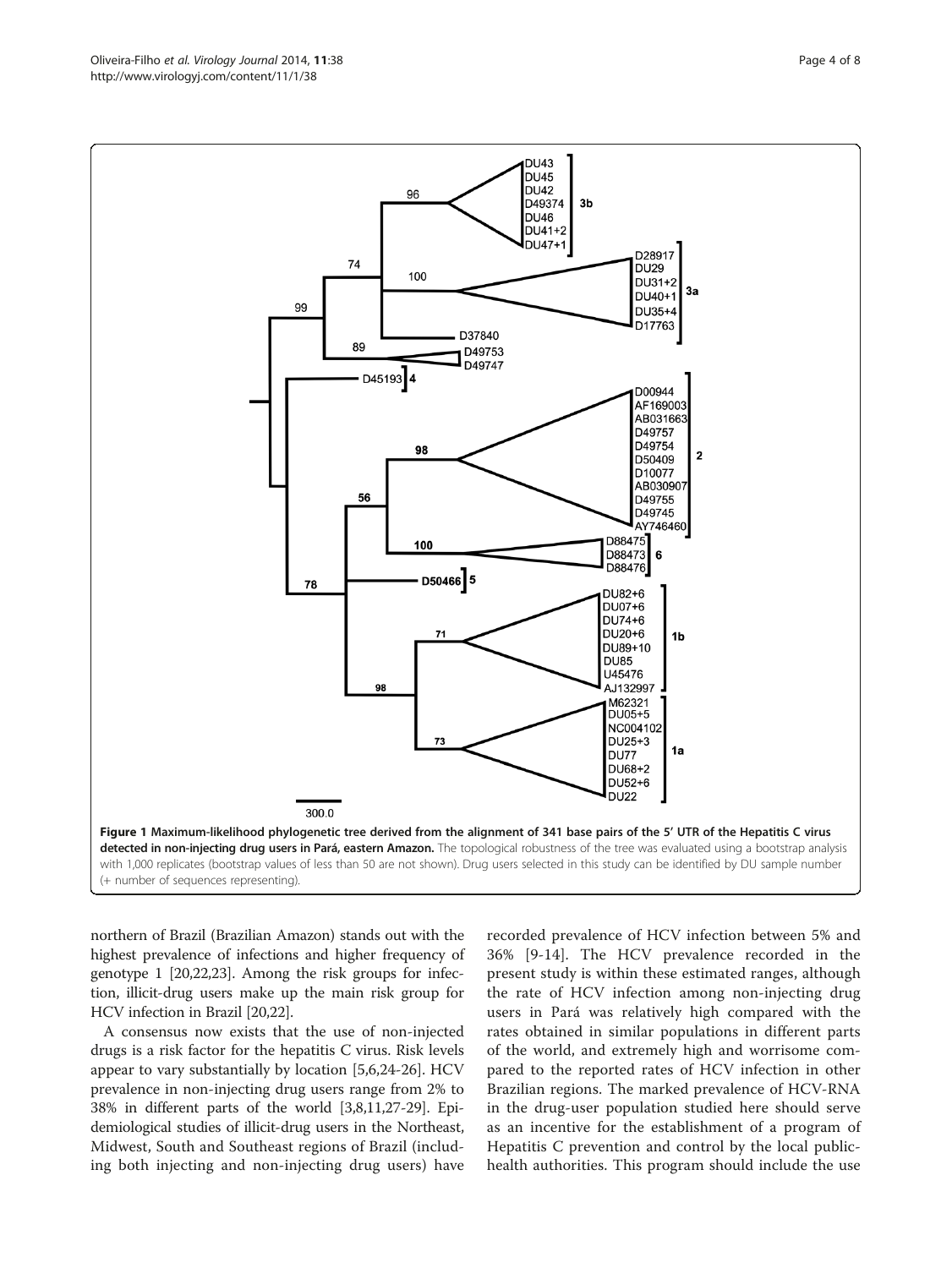of non-injected drugs as a potential risk factor for transmission of HCV infection. Given the important consequence of this finding, more research on this topic is warranted in eastern Amazon.

The mechanisms of HCV transmission among noninjecting drug users are not well understood [\[3](#page-6-0)]. This study identified six risk factors for HCV infection. Having a tattoo was associated with HCV infection. Commonly, a tattoo is identified as a risk factor for HCV infection in illicit-drug users [\[2,6](#page-6-0),[8](#page-6-0)]. Likely, this reflects the lifestyle of illicit-drug users, which could include greater exposure to HCV. Furthermore, the daily use of drugs, paraphernalia sharing during drug use, and a long history of drug use were also associated with HCV infection in non-injecting drug users. Few studies have reported the presence of HCV-RNA in the nasal secretions of cocaine and crack users, indicating a possible alternative route for the transmission of the virus – the sharing of the paraphernalia used to consume these drugs [\[4](#page-6-0),[30\]](#page-6-0). One hypothesis to account for these cases involves intranasal transmission of HCV via contaminated implements, requiring two primary virological preconditions: the presence of blood and HCV in the nasal secretions of intranasal drug users, and the transfer of blood and HCV from the nasal cavity onto sniffing implements, which are often shared by intranasal drug users [\[4,30](#page-6-0)]. In Pará, HCV transmission may be associated with and powered by three risk factors: daily use of drugs, paraphernalia sharing during drug use, and a long history of drug use (more than 5 years). To prove this hypothesis, other, more-specific studies will be needed in the future.

Other risk factors for HCV infection identified in this study were age above 35 years, and use of a needle and glass syringe sterilized at home. Administering injectable medication without adequately sterilizing syringes or needles has been the main cause of HCV transmission worldwide, especially in developing countries [\[1,31,32](#page-6-0)]. In Brazil, disposable perforating and cutting materials for health procedures began to be used on a large scale during the second half of the 1980s. This situation, together with a lack of knowledge about HCV transmission, likely accounts for the higher prevalence of infection among Brazilians over 35, since transmission could have occurred through sharing of inadequately sterilized syringes and needles in homes with individuals who were asymptomatic and unaware that they were infected. Probably the risk factor "use of home-sterilized syringes and needles" was partly responsible for the significantly higher infection rate in the group older than 35 years. This may also indicate that longer exposure to risk factors increases the probability of infection with HCV. These two risk factors for HCV infection have also been detected in other Brazilian populations, including blood donors in the Brazilian state of Pará [\[12,15](#page-6-0),[17,33\]](#page-6-0).

In Brazil, HCV genotype 1 predominates, followed by genotypes 3 and 2 [\[23,34](#page-6-0)]. In the Brazilian Amazon, HCV genotype 1 prevails in blood donors, health-care workers, illicit-drug users, patients with chronic hematological disease, and patients undergoing hemodialysis [[12,15,17,18](#page-6-0)]. The results of the present study were well within this range, with a high frequency of HCV genotype 1 (1a and 1b) and the presence of genotype 3 (3a and 3b). This study also showed that in a geographic area in which the populations are predominantly infected with genotype 1, a relatively high frequency of genotype 3 can also occur [[15-17,34\]](#page-6-0). This study concords with the finding of several other studies that reported the existence of a significant frequency of genotype 3 in illicit-drug users, reflecting the intrinsic characteristic of network transmission through sharing of illicit drugs and abuse of their paraphernalia [\[11,12](#page-6-0),[18,](#page-6-0)[35,36](#page-7-0)].

The present study has limitations that should be considered in the interpretation of results. No procedures for identifying injection drug use, including those used in this study, are foolproof. The number of non-injecting drug users and their general characteristics in the state of Pará are not actually known since drug use is an illicit activity. For that reason, HCV infection was only investigated among those non-injecting drug users enrolled in private and public drug treatment centers during the study period. On the other hand, given the scarcity of epidemiological data about HCV infection among illicit-drug users in the state do Pará, our results provide background information for formulating policies and strategies for reducing risk and damage associated to the use of illicit drugs. Furthermore, the specific sexual behavior of illicit-drug users in detention was not investigated. Some studies suggest that illicit-drug use and sexual behavior during detention may be associated with HCV infection [\[28,](#page-6-0)[37\]](#page-7-0). Finally, the 5' UTR contains sufficient variation to resolve HCV classifications at the level of viral genotype. However, it is conserved and limited in its ability to discriminate subtypes within genotypes 1, 2, 3, 4, and 6 [\[38\]](#page-7-0). Thus, there is a need for sequencing of other regions of the HCV genome to improve the resolution of viral subtypes.

# Conclusions

This study revealed a high prevalence of HCV infection in non-injecting drug users. Genotype 1 has the highest frequency, and also detected the genotype 3. Likely viral transmission occurred by three mechanisms: (1) tattoos, (2) sharing needles and glass syringes at home associated with age over 35 years, and (3) a combination of shared use of paraphernalia, daily use, and a long history of non-injection drug use. These factors require special attention from public-health authorities in the Amazon region, in order to develop effective policies and strategies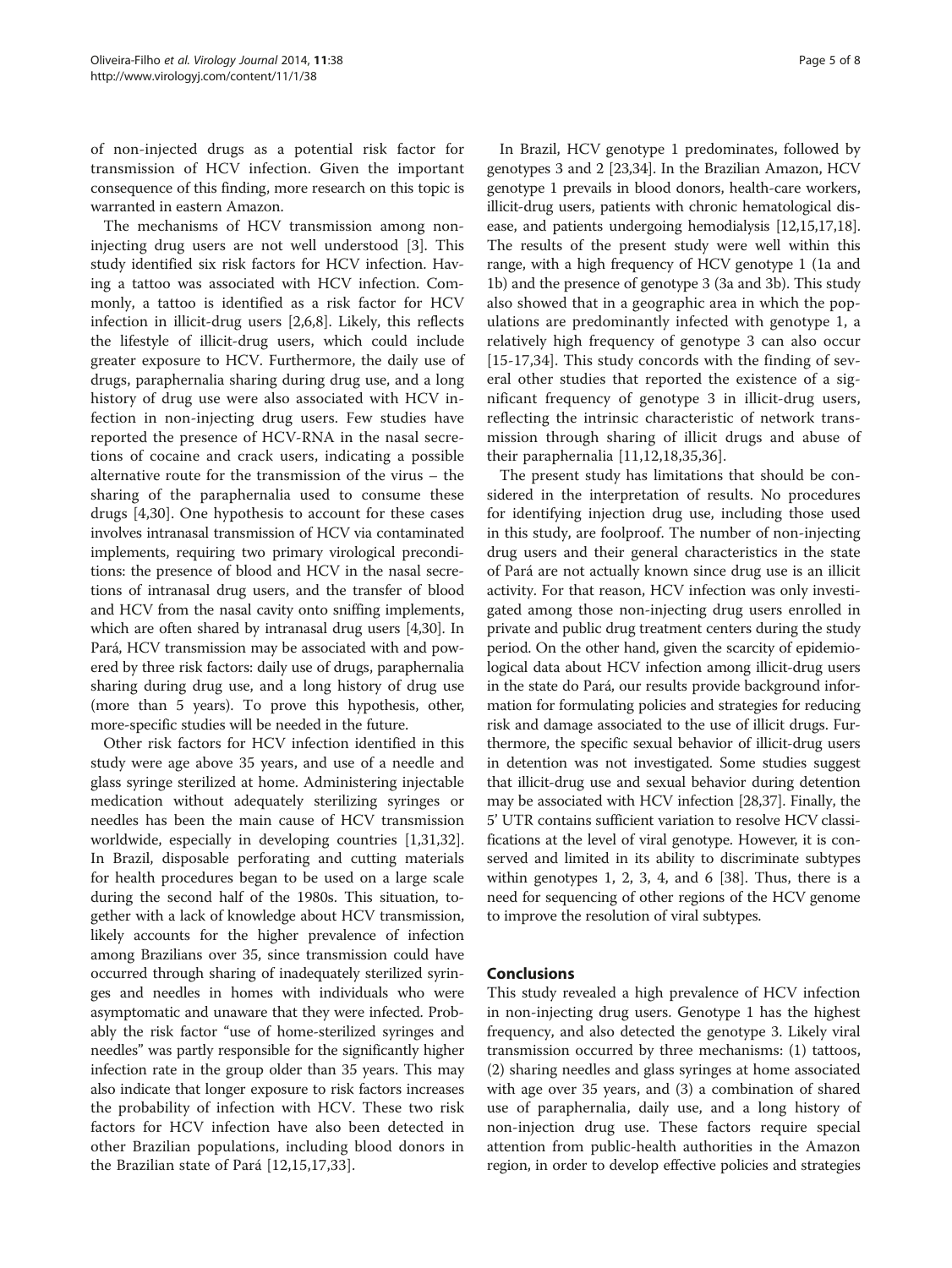for contain the spread of HCV infection in the population of non-injecting drug users.

## Methods

## Sample collection

This was a cross-sectional study conducted in private and public DTC in nine municipalities in the Brazilian state of Pará (Abaetetuba, Ananindeua, Belém, Benevides, Bragança, Castanhal, Marituba, São Francisco do Pará, and Vigia), eastern Amazon. Twenty-five (78.1%) of the 32 DTC that existed during the study period collaborated with the research. These included DTC located within 350 km by road from the Centro de Hematologia e Hemoterapia do Pará (HEMOPA), Belém, PA, Brazil. Each DTC was visited at a time scheduled by the research team. The DTC had an average capacity of 15 patients. All patients who were at the center on the day when the team visited participated voluntarily. This study included participants who were using only non-injectable drugs, and excluded participants aged below 18 years. All data were collected from February 2008 to January 2011. The study was approved by the Research and Ethics Committee of the Núcleo de Medicina Tropical of the Universidade Federal do Pará, Brazil.

# **Testing**

Blood (5 ml) was collected in sterile tubes, allowed to clot, and centrifuged at room temperature. The resulting plasma samples were collected and stored at a temperature below 10°C. After the end of the collection period at each DTC, the samples were transported to HEMOPA. The plasma was then tested for the presence of anti-HCV antibodies by enzyme immunoassay (EIA). The Murex anti-HCV version 4.0 (Kyalami, Gauteng, South Africa) was used to measure anti-HCV antibody levels. Nonreactive samples were considered negative for HCV. Reactive sample by EIA were submitted to RNA extraction, reverse transcription, and real-time PCR with primers complementary to the conserved area of the 5' UTR of HCV, as described elsewhere [[17](#page-6-0)]. Furthermore, the HIV/HCV co-infection was evaluated. All plasma collected was tested for HIV antibody by EIA. The Murex HIV-1.2.O (Saluggia, Vercelli, Italy) was used to measure anti-HIV antibodies. All tests for diagnosis of viral infections were performed at the Laboratory of Cellular and Molecular Biology of the HEMOPA.

# Genotyping

Following the molecular screening for HCV infection using real-time PCR, samples that were positive for HCV-RNA were selected for the amplification of 5' UTR using nested PCR [[39\]](#page-7-0). The amplified fragment was sequenced in both directions using a Big Dye Cycle Sequencing standard kit and the dideoxynucleotide chain terminator method in an ABI Prism 3130 system (Applied Biosystems - Foster City, California, USA). All the nucleotide sequences obtained were edited and aligned using the BioEdit program [[40](#page-7-0)]. The final alignment was entered into the DnaSP program [\[41\]](#page-7-0) for the identification of identical nucleotide sequences. Nucleotide sequences obtained from the NCBI were added to the alignment and used for the construction of the phylogenetic tree and the differentiation of the HCV genotypes, as described elsewhere [\[18](#page-6-0)]. Nucleotide sequence data obtained in this study are available in GenBank under the accession numbers JN243906-JN243997.

# Questionnaire and records

The identification of the factors associated with HCV infection was based on the use of structured questionnaire (face-to-face interviews), in which the following variables were determined: gender, age, close family or friends with hepatitis C, recipient of blood transfusion, had surgery during the subject's lifetime, had invasive dental treatment (root canal or tartar removal) during the subject's lifetime, tattoo, shared used of razor blades in the domestic environment, shared used of blades in a barbershop, beauty salon or similar environment, use of a needle or syringe sterilized at home, shared nail clippers, types of legal drugs used during the subject's lifetime, total time of drug use, frequency of drug use, shared use of drug paraphernalia (tubes, cans, pipes and similar), have already been arrested in police station or prison, use of drugs during detention in jails or prison, sexual orientation, unprotected sex, sexual intercourse with another drug user, involvement in prostitution, and multiple sexual partners. Furthermore, DTC structured admission records were reviewed to assess drug-use histories. The records include data on drug preference, length of drug use, sexual risk behavior, the main drugs used and their routes of administration. When clients enter treatment, each major part of the body - head, trunk, extremities and so on is examined. If needle use indications are identified, they are recorded in the client's records. The information provided by participants through the questionnaire was compared with the records stored in DTC to identify and delete injecting drug users.

# Statistical analysis

Wilson confidence intervals were constructed for the infection prevalence estimates [[42\]](#page-7-0). Simple and multiple logistic regressions were done to assess the independent effect of variables [\[33](#page-6-0)]. The fit of the final model was assessed using the Hosmer-Lemeshow goodness-of-fit test. Two definitions of HCV infection cases were used: (i) anti-HCV positivity shown by EIA, and (ii) HCV-RNA detection by real-time PCR. All statistical analyses were carried out using PASW Statistics version 18.0.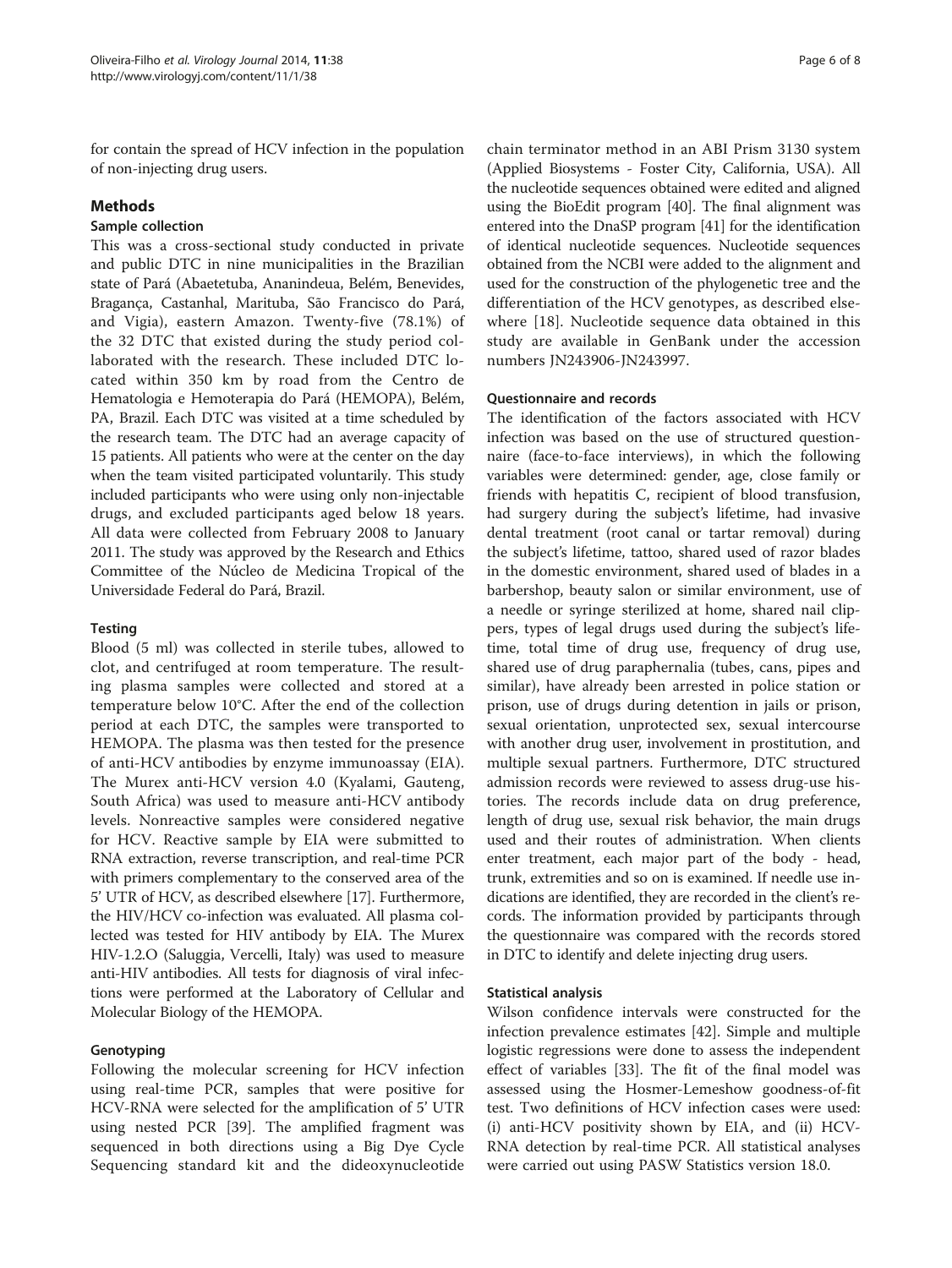## <span id="page-6-0"></span>Competing interests

The authors declare that they have no competing interests.

#### Authors' contributions

All authors contributed to the development of research. Study design: ABOF, JARL. Data collection and laboratory techniques: ABOF, LS, LCP, DL, SLB, JAAC, RBH, IBC, CEMA, JARL. Statistical analysis: ABOF, LS, LCP, SLB, JAAC, RBHH, IBC, CEMA. Phylogenetic analysis: ABOF, LS, DL. Writing of the manuscript: ABOF. Reviewing the manuscript: LS, LCP, SLB, DL, JAAC, RBH, IBC, CEMA, JARL. All authors read and approved the final manuscript.

### Acknowledgements

This study was supported by CNPQ, MS/SVS, PROPESP/UFPA and FADESP. A. B. Oliveira-Filho received scholarship from CNPQ for the development of this research.

### Author details

<sup>1</sup>Instituto de Estudos Costeiros, Campus de Bragança, Universidade Federal do Pará, Alameda Leandro Ribeiro, s/n. Aldeia, 68600-000 Bragança, Pará, Brazil. <sup>2</sup>Centro de Hematologia e Hemoterapia do Pará, Belém, Pará, Brazil.<br><sup>3</sup>Chiba Instituto of Technology, Tsudanuma, Narashino shi Chiba, Japan <sup>3</sup>Chiba Institute of Technology, Tsudanuma, Narashino-shi, Chiba, Japan. 4 Instituto de Ciências Biológicas, Universidade Federal do Pará, Belém, Pará, Brazil. <sup>5</sup>Instituto Evandro Chagas, Ananindeua, Pará, Brazil.

## Received: 9 January 2014 Accepted: 18 February 2014 Published: 25 February 2014

#### References

- 1. Alter MJ: Epidemiology of hepatitis C virus infection. World J Gastroenterol 2007, 13(17):2436–2441.
- Aceijas C, Rhodes T: Global estimates of prevalence of HCV infection among injecting drug users. Int J Drug Policy 2007, 18(5):352-358.
- 3. Scheinmann R, Hagan H, Lelutiu-Weinberger C, Stern R, Des Jarlais DC, Flom PL, Strauss S: Non-injection drug use and hepatitis C virus: a systematic review. Drug Alcohol Depend 2007, 89(1):1-12.
- 4. Aaron S, McMahon JM, Milano D, Torres L, Clatts M, Tortu S, Mildvan D, Simm M: Intranasal transmission of hepatitis C virus: virological and clinical evidence. Clin Infect Dis 2008, 47(7):931–934.
- 5. Macías J, Palacios RB, Claro E, Vargas J, Vergara S, Mira JA, Merchante N, Corzo JE, Pineda JA: High prevalence of hepatitis C virus infection among noninjecting drug users: association with sharing the inhalation implements of crack. Liver Int 2008, 28(6):781-786.
- 6. Allison RD, Conry-Cantilena C, Koziol D, Schechterly C, Ness P, Gibble J, Kleiner DE, Ghany MG, Alter HJ: A 25-year study of the clinical and histologic outcomes of hepatitis C virus infection and its modes of transmission in a cohort of initially asymptomatic blood donors. J Infect Dis 2012, 206(5):654–661.
- Caiaffa WT, Rossi D: Hepatites virais e vulnerabilidade em usuários de cocaína na América do Sul. Cad Saúde Pública 2011, 27(9):1664–1665.
- 8. Caiaffa WT, Zocratto KF, Osimani ML, Martínez PL, Radulich G, Latorre L, Muzzio E, Segura M, Chiparelli H, Russi J, Rey J, Vazquez E, Cuchi P, Sosa-Estani S, Rossi D, Weissenbacher M: Hepatitis C virus among non-injecting cocaine users (NICUs) in South America: can injectors be a bridge? Addiction 2011, 106(1):143–151.
- 9. Oliveira-Filho AB, Sawada L, Pinto LC, Locks D, Bahia SL, Brasil-Costa I, Lemos JAR: HCV infection among cocaine users in the state of Pará, Brazilian Amazon. Arch Virol 2013, 158(7):1555–1560.
- 10. Oliveira ML, Hacker MA, Oliveira SA, Telles PROKM, Yoshida CF, Bastos FI: "The first shot": the context of first injection of illicit drugs, ongoing injecting practices, and hepatitis C infection in Rio de Janeiro, Brazil. Cad Saúde Pública 2006, 22(4):861–870.
- 11. Lopes CL, Teles SA, Espírito-Santo MP, Lampe E, Rodrigues FP, Motta-Castro AR, Marinho TA, Reis NR, Silva AM, Martins RM: Prevalence, risk factors and genotypes of hepatitis C virus infection among drug users, Central-Western Brazil. Rev Saude Publica 2009, 43(Suppl 1):43–50.
- 12. Novais AC, Lopes CL, Reis NR, Silva AM, Martins RM, Souto FJ: Prevalence of hepatitis C virus infection and associated factors among male illicit drug users in Cuiabá, Mato Grosso, Brazil. Mem Inst Oswaldo Cruz 2009, 104(6):892–896.
- 13. Oliveira ML, Yoshida CF, Telles PR, Hacker MA, Oliveira SA, Miguel JC, Do OKM, Bastos FI: Trends in HCV prevalence, risk factors and distribution of viral

genotypes in injecting drug users: findings from two cross-sectional studies. Epidemiol Infect 2009, 137(7):970–979.

- 14. Silva MB, Andrade TM, Silva LK, Rodart IF, Lopes GB, Carmo TM, Zarife MA, Dourado I, Reis MG: Prevalence and genotypes of hepatitis C virus among injecting drug users from Salvador-BA, Brazil. Mem Inst Oswaldo Cruz 2010, 105(3):299–303.
- 15. Paraná R, Paiva T, Leite MR, Oliveira FN, Kali N, Lobato C, Dantas T, Neto JT: Infection with hepatitis C virus among health care workers in the Brazilian Western Amazon Region (Rio Branco, state of Acre). Am J Trop Med Hyg 2007, 76(1):165–169.
- 16. Torres KL, Malheiro A, Tateno A, De-Lima TA, Viana-Maia LP, Diniz-Pimentel JP, Encarnação-de-Morais MP, De-Melo-Usui CS, De-Oliveira-Braga F, Ferreira-Silva IA, Vasquez F, Eduardo-Levi J: Hepatitis C virus in blood donors, Brazil. Emerg Infect Dis 2009, 15(4):676–678.
- 17. Oliveira-Filho AB, Pimenta AS, Rojas MF, Chagas MC, Crescente JA, Crespo DM, Lemos JA: Prevalence and genotyping of hepatitis c virus in blood donors in the state of Pará, Northern Brazil. Mem Inst Oswaldo Cruz 2010, 105(1):103–106.
- 18. Sawada L, Pinheiro AC, Locks D, Pimenta Ado S, Rezende PR, Crespo DM, Crescente JÂ, Lemos JA, Oliveira Filho AB: Distribution of HCV genotypes among different exposure categories in the State of Pará, Brazilian Amazon. Rev Soc Bras Med Trop 2011, 44(1):8–12.
- 19. United Nations Office on Drugs and Crime: World Drug Report. 2012. [http://www.unodc.org/unodc/en/data-and-analysis/WDR-2012.html.](http://www.unodc.org/unodc/en/data-and-analysis/WDR-2012.html)
- 20. Méndez-Sánchez N, Gutiérrez-Grobe Y, Kobashi-Margáin RA: Epidemiology of HCV infection in Latin America. Ann Hepatol 2010, 9(Suppl. 1):S27–S29.
- 21. Te HS, Jensen DM: Epidemiology of hepatitis B and C viruses: a global overview. Clin Liver Dis 2010, 14(1):1–21.
- 22. Pereira LMMB, MArtelli CMT, Moreira RC, Merchan-Hamman E, Stein AT, Cardoso MRA, Figueiredo GM, Montarroyos UR, Braga C, Turchi MD, Coral G, Crespo D, Lima MLC, Alencar LCA, Costa M, Santos AA, Ximenes RAA: Prevalence and risk factors of hepatitis C virus infection in Brazil, 2005 through 2009: a cross-sectional study. BMC Infect Dis 2013, 13:60.
- 23. Martins T, Narciso-Schiavon JL, Schiavon LL: Epidemiology of hepatitis C virus infection. Rev Assoc Med Bras 2011, 57(1):107-112.
- 24. Wang CC, Krantz E, Klarquist J, Krows M, McBride L, Scott EP, Shaw-Stiffel T, Weston SJ, Thiede H, Wald A, Rosen HR: Acute hepatitis C in a contemporary US cohort: modes of acquisition and factors influencing viral clearance. J Infect Dis 2007, 196(10):1474–1482.
- 25. Martinez A, Talal AH: Non-injection drug use: an under-appreciated risk factor for hepatitis C virus transmission. Liver Int 2008, 28(6):757–760.
- 26. Van den Berg CH, van de Laar TJ, Kok A, Zuure FR, Coutinho RA, Prins M: Never injected, but hepatitis C virus-infected: a study among self-declared never-injecting drug users from the Amsterdam cohort studies. J Viral Hepat 2009, 16(8):568-577.
- 27. Xia X, Luo J, Bai J, Yu R: Epidemiology of hepatitis C virus infection among injection drug users in China: systematic review and meta-analysis. Public Health 2008, 122(10):990–1003.
- 28. Campollo O, Roman S, Panduro A, Hernandez G, Diaz-Barriga L, Balanzario MC, Cunningham JK: Non-injection drug use and hepatitis C among drug treatment clients in west central Mexico. Drug Alcohol Depend 2012, 123(1–3):269–272.
- 29. Galperim B, Cheinquer H, Stein A, Fonseca A, Lunge V, Ikuta N: Intranasal cocaine use does not appear to be an independent risk factor for HCV infection. Addiction 2004, 99(8):973–977.
- 30. Fischer B, Powis J, Firestone Cruz M, Rudzinski K, Rehm J: Hepatitis C virus transmission among oral crack users: viral detection on crack paraphernalia. Eur J Gastroenterol Hepatol 2008, 20(1):29-32.
- 31. Simonsen L, Kane A, Lloyd J, Zaffran M, Kane M: Unsafe injections in the developing world and transmission of bloodborne pathogens: a review. Bull World Health Organ 1999, 77(10):789–800.
- 32. Reeler AV: Injections: a fatal attraction. Soc Sci Med 1990, 31(10):1119-1125.
- 33. Oliveira-Filho AB, Pimenta Ado S, Rojas Mde F, Chagas MC, Crespo DM, Crescente JA, Lemos JA: Likely transmission of hepatitis C virus through sharing of cutting and perforating instruments in blood donors in the State of Pará, Northern Brazil. Cad Saúde Pública 2010, 26(4):837–844.
- 34. Campiotto S, Pinho JR, Carrilho FJ, Da Silva LC, Souto FJ, Spinelli V, Pereira LM, Coelho HS, Silva AO, Fonseca JC, Rosa H, Lacet CM, Bernardini AP: Geographic distribution of hepatitis C virus genotypes C in Brazil. Braz J Med Biol Res 2005, 38(1):41–49.